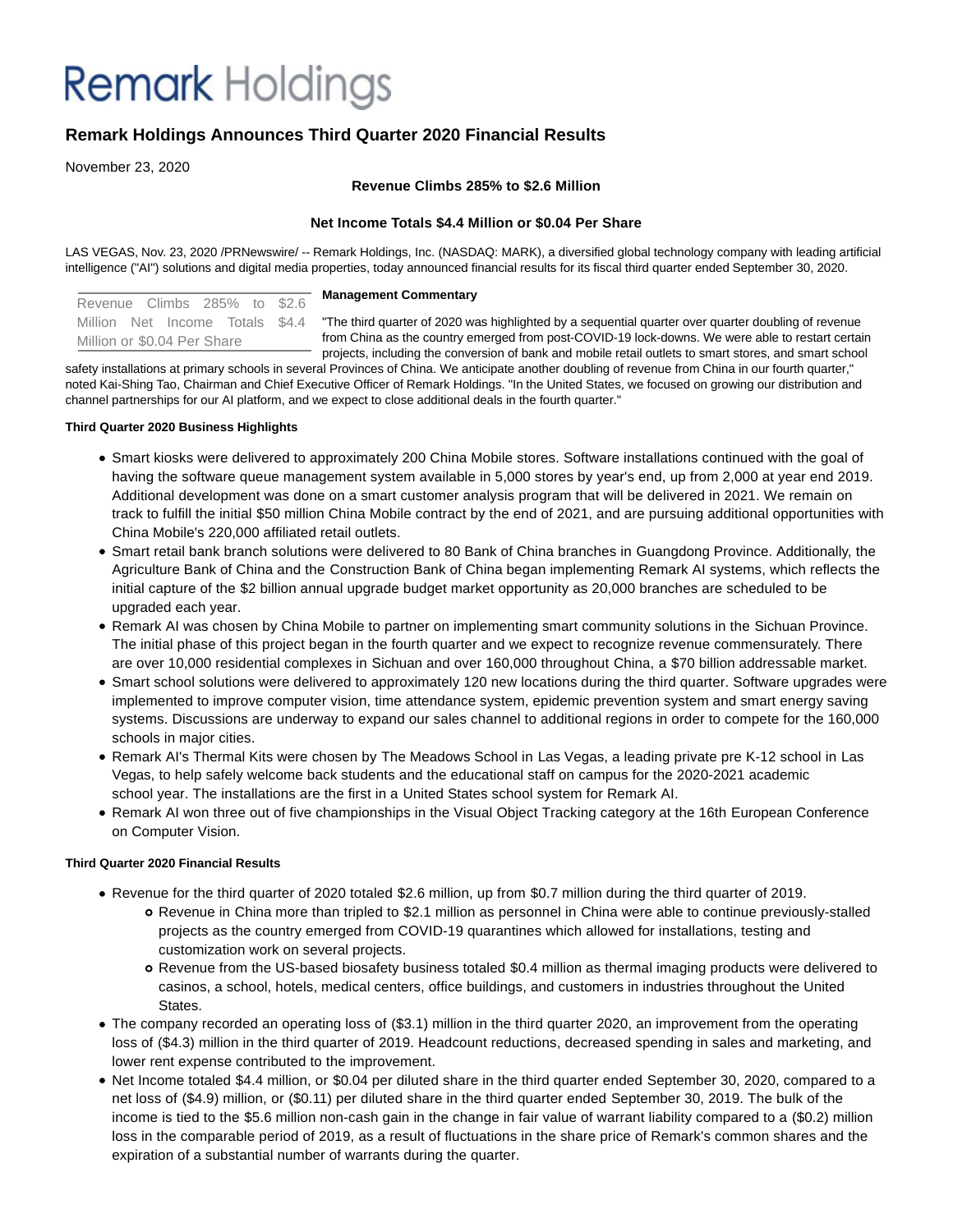At September 30, 2020, the cash and cash equivalents balance totaled \$2.1 million, compared to a cash position of \$0.3 million at December 31, 2019. Cash increased primarily due to \$32.1 million in proceeds from common stock issuances, whose increase was partially offset by use of the proceeds to make debt principal repayments of \$13.8 million, to make other liability payments, and to generally operate the business.

"Our business has gone through a major transformation. We spent the past five years building a robust AI platform that has been recognized as having superior commercial solutions in the areas of computer vision. We spent the past three years working to commercialize the technology with world-class companies such as China Mobile. Now, going into the fourth quarter of 2020 and the first quarter of 2021, we are poised to report significant revenue growth from China while simultaneously addressing large total addressable market opportunities, and signing up new channel partners. Finally, we are confident that we will have the opportunity to monetize our stake in Sharecare which will provide us with ample capital to execute all of our growth opportunities, potentially repurchase shares and maintain a rock-solid balance sheet," concluded Mr. Tao.

# **Remark Holdings**

### **About Remark Holdings, Inc.**

Remark Holdings, Inc. (NASDAQ: MARK) delivers an integrated suite of AI solutions that enable businesses and organizations to solve problems, reduce risk and deliver positive outcomes. The company's easy-to-install AI products are being rolled out in a wide range of applications within the retail, public safety and workplace arenas. The company also owns and operates an e-commerce digital media property focused on a luxury beach lifestyle. The company is headquartered in Las Vegas, Nevada, with additional operations in Los Angeles, California and in Beijing, Shanghai, Chengdu and Hangzhou, China. For more information, please visit the company's website at [www.remarkholdings.com.](https://c212.net/c/link/?t=0&l=en&o=2990966-1&h=3115670635&u=http%3A%2F%2Fwww.remarkholdings.com%2F&a=www.remarkholdings.com)

### **Forward-Looking Statements**

This press release may contain forward-looking statements, including information relating to future events, future financial performance, strategies, expectations, competitive environment and regulation. Words such as "may," "should," "could," "would," "predicts," "potential," "continue," "expects," "anticipates," "future," "intends," "plans," "believes," "estimates," and similar expressions, as well as statements in future tense, identify forwardlooking statements. These statements involve known and unknown risks, uncertainties and other factors, including those discussed in Part I, Item 1A. Risk Factors in Remark Holdings' Annual Report on Form 10-K and Remark Holdings' other filings with the SEC. Any forward-looking statements reflect Remark Holdings' current views with respect to future events, are based on assumptions and are subject to risks and uncertainties. Given such uncertainties, you should not place undue reliance on any forward-looking statements, which represent Remark Holdings' estimates and assumptions only as of the date hereof. Except as required by law, Remark Holdings undertakes no obligation to update or revise publicly any forward-looking statements after the date hereof, whether as a result of new information, future events or otherwise.

### **Company Contacts**

E. Brian Harvey Senior Vice President of Capital Markets and Investor Relations Remark Holdings, Inc. [ebharvey@remarkholdings.com](mailto:ebharvey@remarkholdings.com) 702-701-9514

Fay Tian Vice President of Investor Relations [F.Tian@remarkholdings.com](mailto:F.Tian@remarkholdings.com) (+1) 626-623-2000 (+86) 13702108000

### **REMARK HOLDINGS, INC. AND SUBSIDIARIES**

Condensed Consolidated Balance Sheets (dollars in thousands, except share and per share amounts)

|                                               |             | <b>September 30, 2020</b> |    | December 31, 2019 |  |
|-----------------------------------------------|-------------|---------------------------|----|-------------------|--|
|                                               | (Unaudited) |                           |    |                   |  |
| Assets                                        |             |                           |    |                   |  |
| Cash and cash equivalents                     | \$          | 2,090                     | \$ | 272               |  |
| Trade accounts receivable, net                |             | 2,850                     |    | 1,964             |  |
| Inventory, net                                |             | 1,062                     |    |                   |  |
| Prepaid expense and other current assets      |             | 5,831                     |    | 4,623             |  |
| Total current assets                          |             | 11,833                    |    | 6,859             |  |
| Property and equipment, net                   |             | 267                       |    | 341               |  |
| Operating lease assets                        |             | 385                       |    | 4,359             |  |
| Investment in unconsolidated affiliates       |             | 1,065                     |    | 1,935             |  |
| Intangibles, net                              |             | 355                       |    | 509               |  |
| Other long-term assets                        |             | 2,177                     |    | 824               |  |
| Total assets                                  |             | 16,082                    |    | 14,827            |  |
| Liabilities and Stockholders' Deficit         |             |                           |    |                   |  |
| Accounts payable                              | \$          | 6,570                     | \$ | 8,126             |  |
| Accrued expense and other current liabilities |             | 8,987                     |    | 14,326            |  |